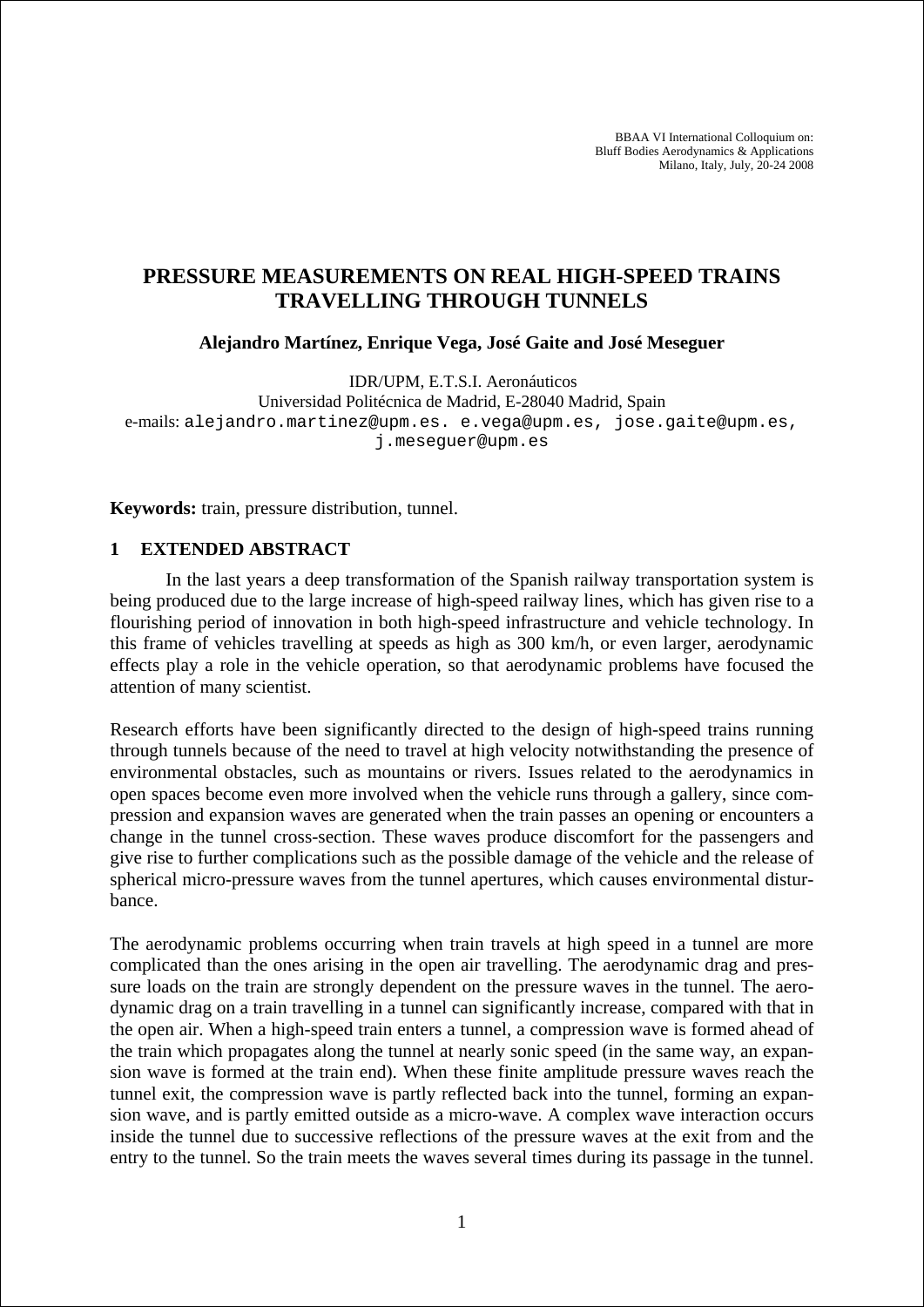When combined, the waves can cause relevant aerodynamic loads on the vehicle and tunnel structure, and can also affect the passenger comfort, when the train air-tightness is not enough to attenuate the transmission of the pressure waves into the vehicles.

A large amount of papers dealing with such phenomenon can be found in the literature, the problem being extensively studied both theoretical and experimentally. From the theoretical point of view the aerodynamics of a train travelling inside a tunnel (the aerodynamics of train/tunnel systems) is governed by a three-dimensional, unsteady, turbulent, compressible flow. However some attempts have been made to develop simple one-dimensional models which in many cases provide sufficiently accurate explanations of experimental data. In the experimental side, many laboratory tests have been performed to analyse the influence of a wide range of parameters on the waves appearing inside the tunnel (most of these parameters being concerned with the tunnel entrance geometry). However measurements in real trains, although they have been done, are scarce, probably because of the economic cost associated with experimentation with real train vehicles.

At the end of 2006 and during the first half of 2007, several tests to measure the pressure at selected points of seven different commercial high-speed train models were performed in the high-speed line Madrid-Barcelona (Spain). The train speed ranged from 230 km/h to 310 km/h. Typically, trains were composed of a head, a number of intermediate coaches and a rear unit of the same geometry as the head.

Since one of the goals of the tests was to validate the air conditioning systems, there were three pressure sensors located inside the coaches, plus another three placed outside, all of them on the same side of the trains. In each train, one of the outer pressure taps was located in the middle section, whereas the other two were placed approximately 10 meters away from the ends of the train, one at the head unit and the second at the rear one. Inner pressure sensors were located in the same sections than outer pressure taps.

The test field covers 100 km of the high speed line, and there are sixteen tunnels in the path, with lengths ranging from 126 meters to 4784 meters. Measurements started a few kilometres before the tunnel entrance and they continued until at least 30 s after the train reached the tunnel exit.

In this communication, details on the used instrumentation, measurement procedure and data analysis are described, the results being compared with theoretical predictions obtained from a one-dimensional model already used by other authors (Ref. [1, 2]). Some preliminary results are shown in figure 1, where the variation with time of the dimensionless pressure measured on the head coaches of the trains, on the middle coach and in the rear coaches has been represented. The results correspond to the longest tunnel (4784 m). As can be observed, when dimensionless variables are used, there is an almost self-similar solution for the pressure measured on the trains; at least before the first reflected expansion wave is reached. Note that pressure conditions are different from the tunnel entrance to the tunnel exit, due to a difference of altitude of nearly 35 m between both tunnel sections.

The variation of the pressure along the train is shown in figure 2, where the pressure variations at the head, middle and rear coach pressure taps are represented. These results correspond to a Siemens train with a mean speed of 87 m/s.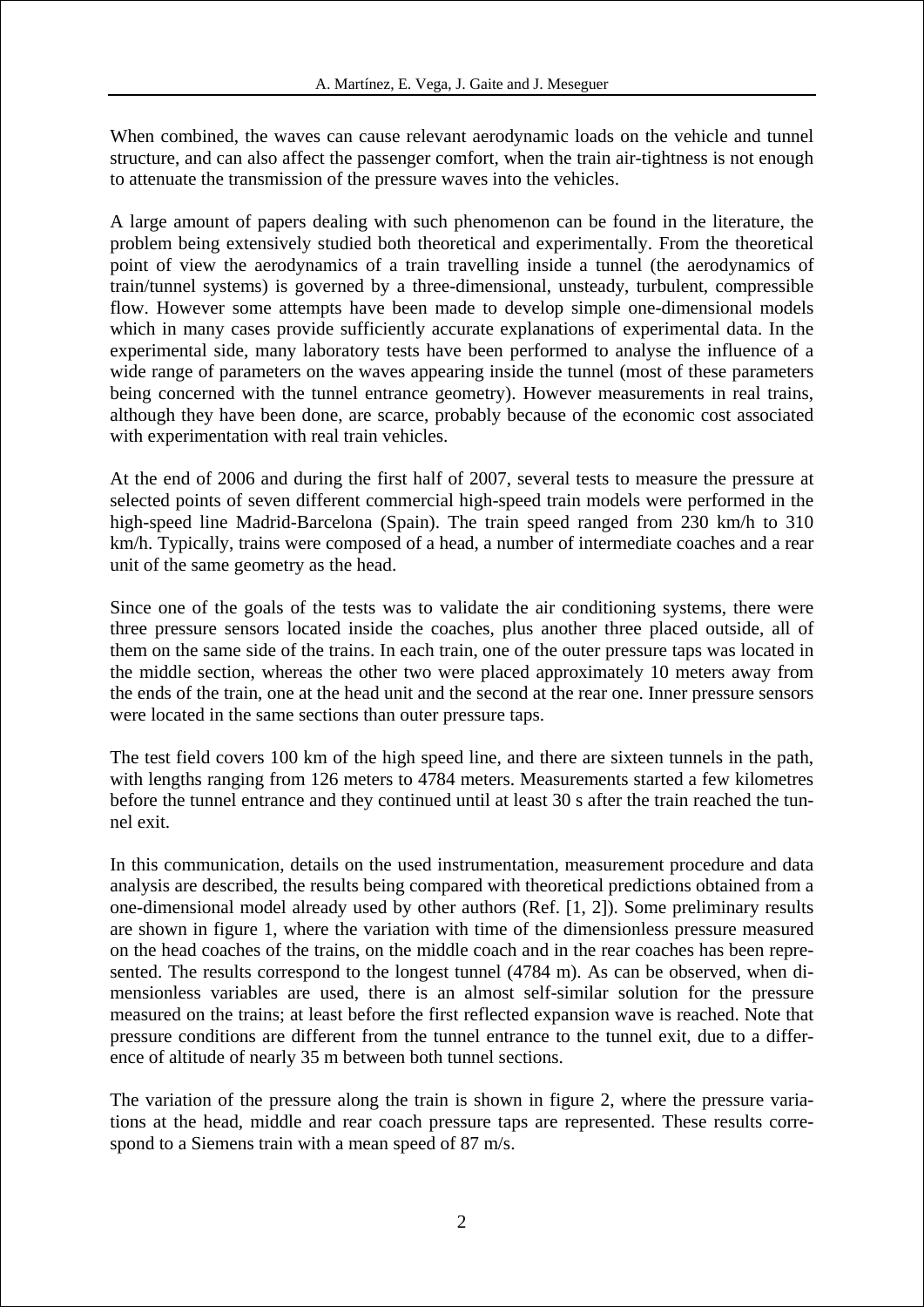

Figure 1. Variation with time, *t* (the time origin being 3 s before the entrance of the train in the tunnel), of the ratio,  $p/p_d$ , where *p* stands for the pressure measured on the pressure tap of the train coach (head, H, middle, M, and rear, R) and  $p_d$  for the dynamic pressure associated to the train speed,  $p_d = \rho U^2/2$ ,  $\rho$  being the air density and *U* the train velocity. The results correspond to measurements made in the same tunnel (4784 m length) with different trains (C: CAF, A: Alstom, T: Talgo, and S: Siemens) and different velocities (the mean velocities in m/s are given by figures in the inserts).